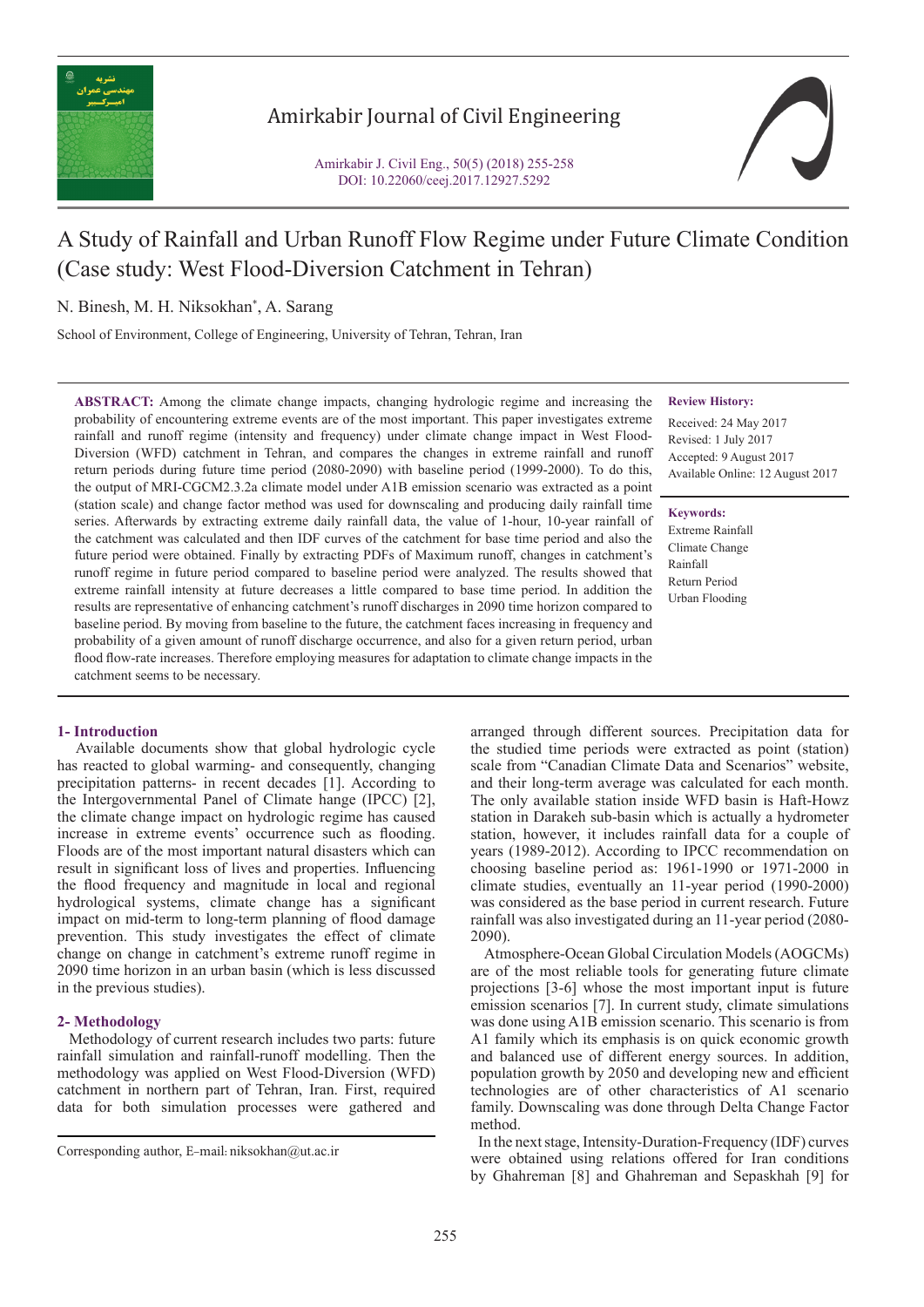estimating 15-min to 20-hr rainfall and 2-year to 100-year return period. The relations are based on equation proposed by Ball [10].

 Rainfall-runoff simulation was conducted using Storm Water Management Model (SWMM 5.0), which is a suitable software for modelling runoff quantity and quality in urban areas. Considering available information of curve number for each single sub-basin, CN method was used to simulate infiltration process in the watershed. Dynamic wave was chosen as flow routing method which accounts for channel storage, backwater, flow reversal, and entrance/exit losses [11, 12]. For required runoff data at the outlet of the catchment, gathered data by Moafi Rabari [13] related to two storms in January 2011 were used. Other information for rainfall-runoff modeling were extracted from model guidelines, available reports, similar previous researches, and studies performed by different engineering companies on the catchment.

 After simulating future runoff and generating daily output runoff time series, values of annual extreme runoff are determined using Annual Maximum (AM) method. In the next step, probability and return period of annual extreme discharges were calculated using Weibull formula and Probability Distribution Function (PDF) was obtained. For the baseline period the same process was followed using simulated runoff data by SWMM. Finally, PDFs of baseline and future annual extreme runoff were compared to each other in order to evaluate probable changes in extreme runoff regime of WFD catchment.

## **3- Results and Discussion**

 Evaluating different AOGCMs indicated that two models: MRI-CGCM2.3.2.a and IPSLCM4 show the most accuracy in simulating catchment's rainfall, respectively. Based on simulation results from MRI-CGCM2.3.2.a, the amount of future rainfall decreases compared to the base period; while IPSLCM4 projections estimates future precipitation more than baseline. However, MRI-CGCM2.3.2a was used as the climate model for the current research since it provides less errors than IPSLCM4.

 IDF curves were obtained for both baseline and future time period, and it turned out that future rainfall intensity decreases for a specific return period. However, future rainfall intensity still increases in general since rainfall return periods increase in the future dramatically.

 After calibration and validation of rainfall-runoff model and simulating future runoff in the basin outlet, it turned out that in most times of the year, particularly from late autumn to early spring, the amount of rainfall increases in 2090 time horizon compared to the baseline period. The results showed that annual extreme runoff time series in the studied catchment has a Log-normal distribution for both baseline and future time periods. Figure 1 represents the changes of maximum flow rates at the outlet of WFD catchment for the baseline and future period against return periods for the extreme discharges. It can be seen from the figure that for a given discharge value, flood return period in 2090 time horizon decreases compared to the base period, and for a specific return period, urban flooding flow rate increases significantly in comparison with the baseline.



**Figure 1. Extreme runoff changes against return period for future and base time periods**

### **4- Conclusions**

 This paper investigated rainfall and runoff regime in the future time period (2090 time horizon) in comparison with a baseline period (1990-2000). The results showed that the rainfall amount and intensity (for a specific return period) in the catchment will decrease in the future. However, increase in rainfall return period in the future still causes moreintense precipitation. Examining different climate models' projections was representative of significant difference in the results which indicates high level of uncertainty. Therefore future studies are recommended to study such uncertainties.

 Simulation of extreme runoff of the catchment showed that the amount and flow rate of extreme runoff in the catchment increases in the future, and also the probability of flood occurrence enhances dramatically, which matches with previous studies in adjacent basins [14, 15]. Therefore employing measures for adaptation to climate change impacts in the catchment seems to be necessary.

### **References**

- [1] Bates B, Kundzewicz ZW, Wu S, Palutikof J, eds., Climate Change and Water (IPCC Technical Paper VI). Geneva, Switzerland: IPCC Secretariat, 2008, Accessed July 10, 2013. https://www.ipcc.ch/pdf/technical-papers/ climate-change-water-en.pd.
- [2]IPCC. Climate Change 2007:1-8. In: Solomon S, Qin D, Manning M, Chen Z, Marquis M, Averyt KB, et al., The Physical science basis, Contribution of working group I to the fourth assessment report of the Intergovernmental Panel on Climate Change, Cambridge University Press, UK, 2 (2007) 1-976.
- [3] Wilby RL, Harris I., A framework for assessing uncertainties nclimate change impacts (low flow scenarios for the River Thames, UK). Journal of Water resources research, 42 (2006) 10 pp.
- [4] Lane ME, Krishen PH,Vogel RM., Indicators of impact of global climate change on U.S. water resources. ASCE, Journal of Water Resources Planning and Management, 125.4 (1999)194-204.
- [5]Mirza M., Global warming and changes in the probability of occurrence of floods in Bangladesh and implications. Global Environmental Change, 12 (2001) 137-138.
- [6] Mitchell TD., Pattern Scaling: An examination of accuracy of the technique for describing future climates. Climate change, 60 (2003) 217-242.